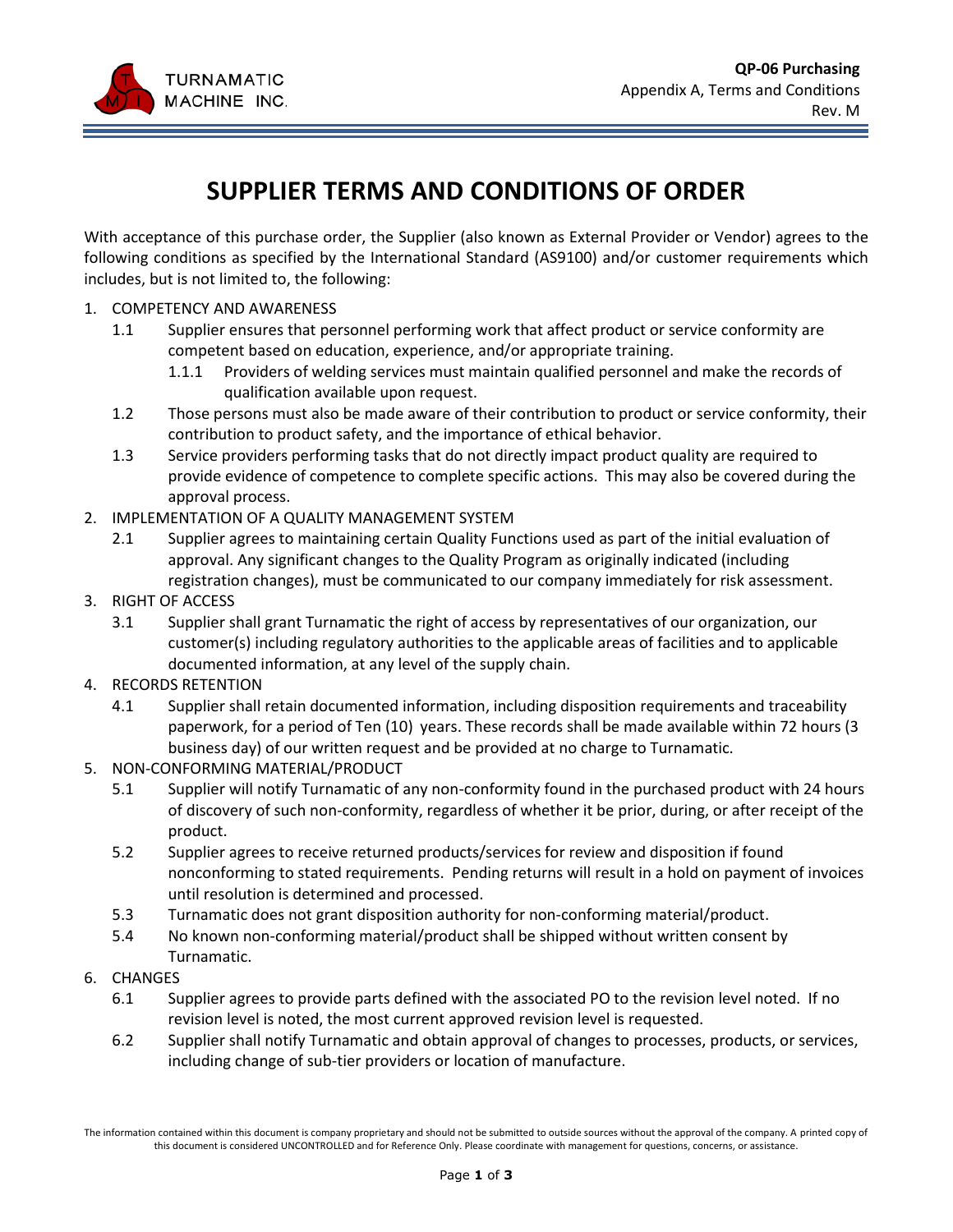

- 6.3 Any differences between what is listed on the PO and what is provided by the Supplier must be clearly identified and approved in writing prior to shipment. This includes, but is not limited to, changes or substitutions to materials, components or finishes.
- 6.4 Delivery times are defined on each PO. If Supplier is unable to meet defined deadlines, we must be notified immediately for risk assessment. Supplier must obtain written approval from Turnamatic to ship before the requested date.
- 7. CERTIFICATIONS/SPECIAL REQUIREMENTS
	- 7.1 Supplier agrees to provide conformance records of parts provided to ensure items meet specification and performance requirements. Certificates of Conformance are required for each line item listed on the PO for delivery of product or service to be considered complete (unless otherwise specified on the PO).
		- 7.1.1 We reserve the right to refuse delivery of any shipment without applicable certifications. Delivery will not be complete until appropriate certifications are received.
	- 7.2 All raw materials, including but not limited to metals, plastics, hardware and finishes, must be compliant with applicable RoHS and Reach regulations and declarations stating this fact must be maintained by all parties.
	- 7.3 Supplier agrees to all applicable regulations (ITAR, ATF, DOT, DFAR, etc.) if stated applicable on the PO.
	- 7.4 Supplier shall ensure that all product is inspected and validated using acceptable monitoring and measuring equipment prior to shipment. Supplier shall ensure that all tools used for final acceptance are calibrated to NIST standards and equipment calibrations are current.
		- 7.4.1 When utilizing sampling inspection as a means of verification, the method must be in accordance to a statistically valid standard (i.e. ANSI Z1.4 or equivalent).
	- 7.5 For services providing Calibration, all activities must be traceable to NIST and certificates provided indicate those standards. Certificates must also identify "received" and "as left" conditions in whatever terminology deemed appropriate. Notification must be made if items are determined damaged or unable to calibrate as soon as possible for potential impact review.
	- 7.6 All specialty process providers must perform tasks according to applicable and stated specifications (ASME, MIL SPECS, etc.). Conformance records provided must indicate specifications in which processes were performed.
- 8. FLOW DOWN
	- 8.1 Supplier will flow down all requirements including customer requirements and applicable key characteristics.
	- 8.2 Supplier shall use customer designated or approved external providers, including special process sources when directed.
- 9. TEST SPECIMENS/DATA
	- 9.1 Supplier shall provide test specimens for design approval, inspection/verification, investigation, or auditing (where applicable).
	- 9.2 Supplier shall provide full inspection and/or test reports if noted on the PO.
- 10. CORRECTIVE ACTIONS
	- 10.1 Corrective Actions flowed to the Supplier shall be completed and returned in a timely manner.
	- 10.2 Supplier is required to flow down corrective action requirements to a sub-tier provider when it is determined that the sub-tier is responsible for the nonconformity.
- 11. FOD PREVENTION
	- 11.1 Supplier shall maintain a FOD (Foreign Object Damage/debris) prevention program and flow down this requirement to any sub-tier(s).

The information contained within this document is company proprietary and should not be submitted to outside sources without the approval of the company. A printed copy of this document is considered UNCONTROLLED and for Reference Only. Please coordinate with management for questions, concerns, or assistance.